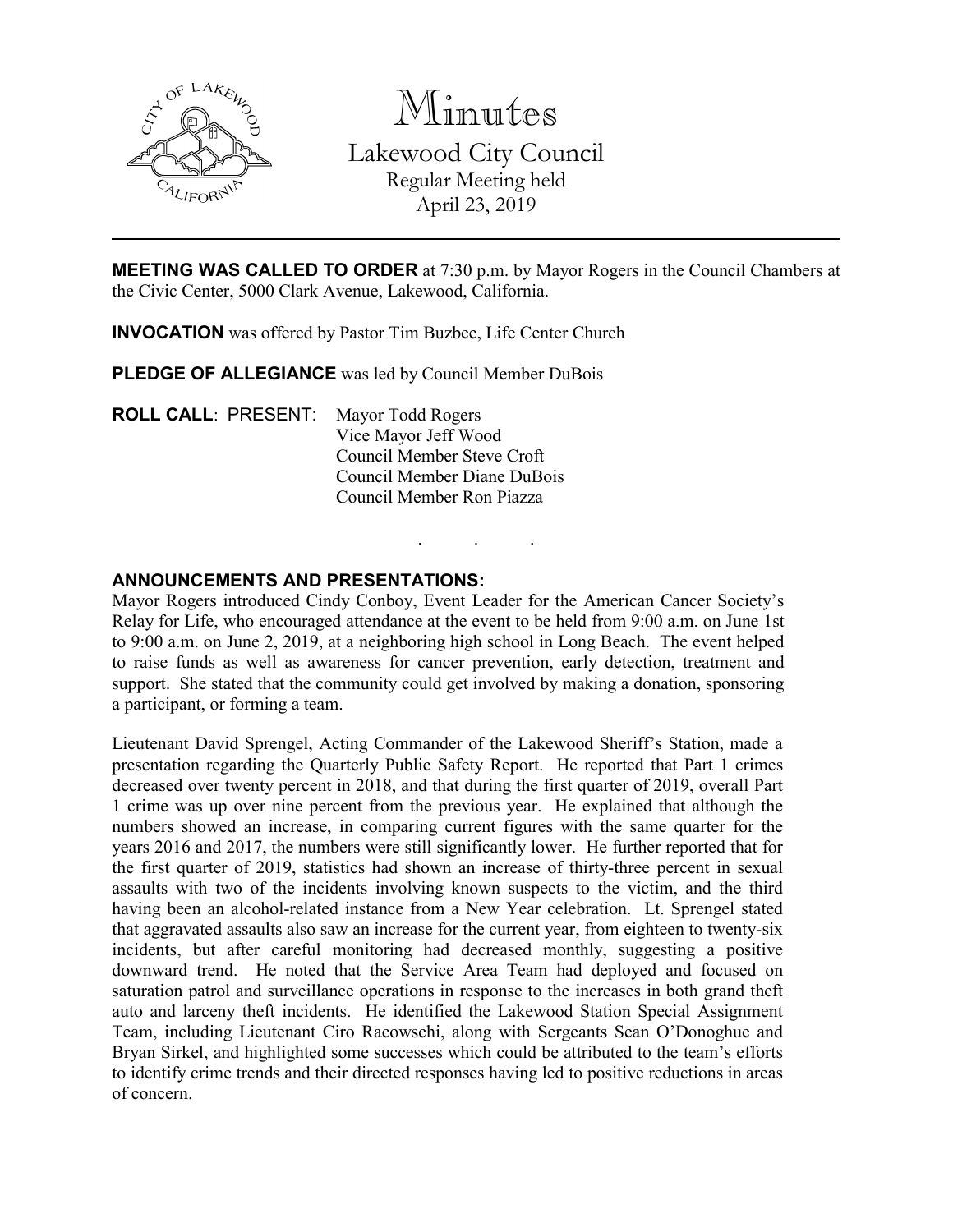City Council Minutes April 23, 2019 Page 2

# **ANNOUNCEMENTS AND PRESENTATIONS:** - Continued

Lt. Sprengel stated that in the City's residential areas, active monitoring for spikes in crime continued. He explained that regarding the homeless community, Lakewood Station and the City continued to work in partnership, and indicated that the County Homeless Outreach Services Team (HOST) assisted with contacts and proactive outreach. He reported that average response times so far for the year had been at or below last year's averages with emergent call responses remaining the same at 3.7, with priority at 8.7 and routine at 37.9, below last year's 9.6 and 40 minutes, respectively. He explained that there had been an increase in thefts at the mall, which was consistent with what had been happening throughout the City. He stated that grand theft autos had increased from three to six, but that only one incident had occurred in March. He reported that of the five robberies reported, three were Estes robberies. He stated that monitoring would continue at the mall area utilizing a crime analyst, while partnering with mall safety and the City's public safety teams, to ensure all necessary resources were utilized for positive enforcement and crime reduction. He stated that the advanced surveillance license plate reader system around the mall area provided eighteen plate hits during the first quarter and that the system continued to have a positive and proactive impact on the community and law enforcement efforts. Lt. Sprengel highlighted the recent recognition of Denny "Earl" Reed, a longtime resident of Lakewood, for his twenty-four years of service with the Los Angeles County Sheriff's Department's volunteer program, serving Lakewood Station. He stated that Mr. Reed had been the only volunteer in the Department to reach over forty thousand hours and to commemorate the event, a bench and porch area near the patrol line was dedicated to him. He acknowledged the City Council and staff for their assistance not only during the event, but for their continued partnership and leadership, providing Sheriff's personnel with the necessary resources to best serve the community.

In response to Council Member Croft's question regarding the types of vehicles involved in grand theft autos, Lt. Sprengel stated that some of those being targeted included Silverado pickup trucks because of their interchangeable parts and older models of Hondas and Toyotas for their ease of break in. He suggested the use of anti-theft systems such as a steering wheel lock or other deterrent.

Vice Mayor Wood expressed concerns with panhandling in areas of local shopping centers. Lt. Sprengel replied that law enforcement responses for such activity were based on calls for service or observations of potential blocking of ingress or egress. He added that if there was no sign of trespassing, panhandlers would be provided with a warning. He stated that repeated solicitation could merit proactive police actions but that short of committing crimes, panhandlers would just be encouraged to relocate.

Lt. Sprengel responded to Vice Mayor Wood's inquiry regarding call statistics by stating that types of calls and requests for service were difficult to track but could be analyzed.

Mayor Rogers commended the Sheriff's Department on their efforts to maintain the highest possible public safety in the City. He conveyed the City Council's gratitude for Station staff having honored Mr. Reed for his service and applauded the success of the volunteer program. Lt. Sprengel thanked Deputy Julie Williams, the Station's volunteer coordinator, who worked to make the event a success. He expressed gratitude for the support and dedication of the community's volunteers.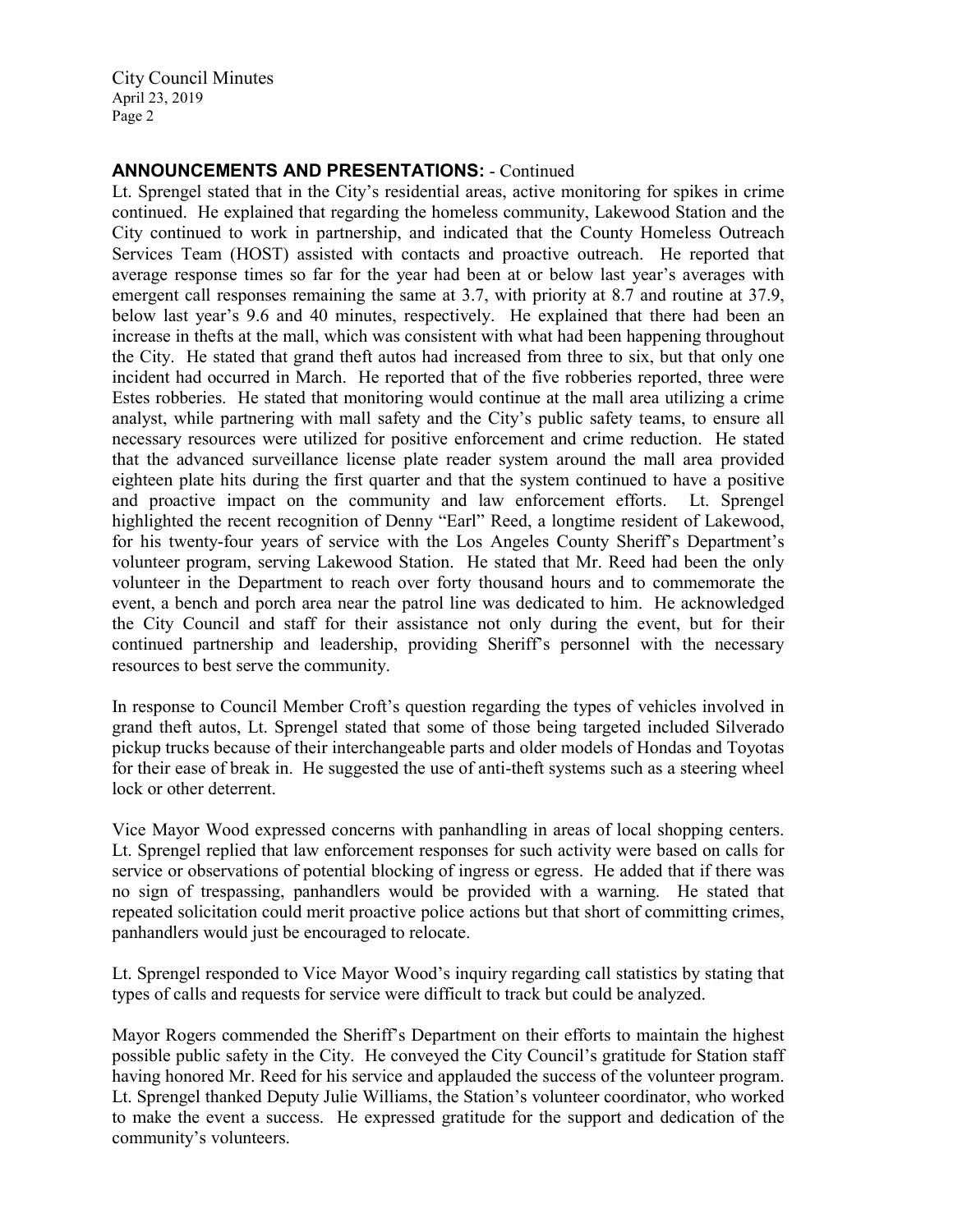City Council Minutes April 23, 2019 Page 3

## **ROUTINE ITEMS:**

COUNCIL MEMBER CROFT MOVED AND COUNCIL MEMBER DUBOIS SECONDED TO APPROVE ROUTINE ITEMS 1 THROUGH 7.

- RI-1 Approval of Minutes of the Meeting held March 12, 2019
- RI-2 Approval of Personnel Transactions
- RI-3 Approval of Registers of Demands
- RI-4 Report of City Council Committees' Activities
- RI-5 Monthly Report of Investment Transactions March 2019
- RI-6 Quarterly Schedule of Investments
- RI-7 Acceptance of Notice of Completion for Public Works Contract 2018-5, Improvements to the Existing Rynerson Park

. . .

UPON ROLL CALL VOTE, THE MOTION WAS APPROVED:

AYES: COUNCIL MEMBERS: Croft, DuBois, Wood, Piazza and Rogers NAYS: COUNCIL MEMBERS: None

### **3.1 • PAN AM FIESTA PREVIEW**

Valarie Frost, Director of Recreation and Community Services displayed slides and presented a report based on the memo in the agenda. She stated that the annual Pan Am Fiesta would be held at Mayfair Park from May 9-12, 2019. She reported that with the ongoing stormwater capture project, the event would include modifications to the site plan. The entertainment and food court would be located in the east parking lot, the amusement rides would occupy Lisa Fernandez Field, the craft show would be located parallel to Fidler Avenue, inside the basketball courts, and the Children's Cultural Booth would be in the courtyard on the south side of the pool. Features of the celebration included amusement rides; food booths and food trucks; welcome and flag ceremony; live entertainment; a children's cultural booth; craft show and display booths; and historical display. She also advised that free shuttle service would be available from the Civic Center to the park on Friday and Saturday.

MAYOR ROGERS STATED THAT THERE BEING NO OBJECTION, THE ITEM WAS ORDERED RECEIVED AND FILED.

. . .